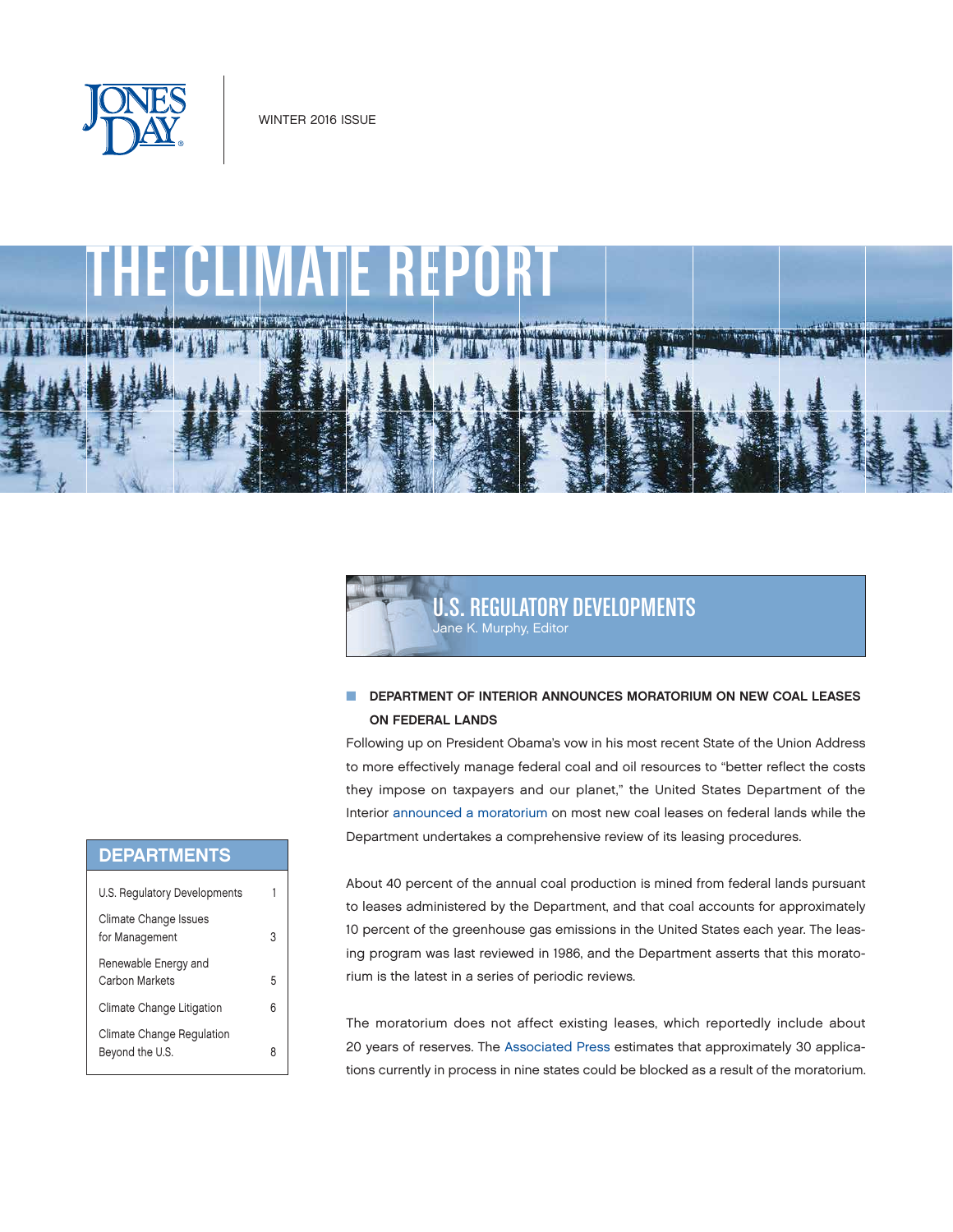The review of the leasing program during the moratorium will take the form of a Programmatic Environmental Impact Statement ("PEIS") prepared by Interior's Bureau of Land Management ("BLM") addressing three main concerns identified during 2015 listening sessions:

- Whether BLM receives a fair rate of return for the coal that is mined—about 90 percent of coal lease sales have only one bidder, and the royalty rate of 8 percent for coal mined underground and 12.5 percent for surface mines may not be appropriate.
- The impacts of the coal leasing program on climate change—burning coal results in the release of about twice the carbon dioxide emissions of natural gas, and the BLM identified tension between the coal leasing program and reduction of greenhouse gas emissions.
- Recent reductions of coal production and financial difficulties faced by some coal producers, including the ability of bankrupt entities to reclaim federal land after coal mining has ended.

Exemptions from the moratorium include leases for metallurgical (as opposed to thermal) coal, leases for which National Environmental Policy Act ("NEPA") review is complete and a record of decision issued, small lease extensions, and certain emergency leases.

In a related development to address greenhouse gas emissions from federal lands, BLM recently [proposed rules](http://www.blm.gov/style/medialib/blm/wo/Communications_Directorate/public_affairs/news_release_attachments.Par.15043.File.dat/VF%20Proposed%20Rule%20Waste%20Prevention.pdf) to limit venting, flaring, and leaks during oil and natural gas production activities on federal lands. Comments on the proposed methane rules are due April 8, 2016, and BLM has indicated the methane rules will be finalized by the end of this year.

BLM has also indicated that the review period during which the moratorium will be effective should last about three years. The next step will be the preparation of a scoping PEIS, which is planned for late 2016.

Charles T. Wehland +1.312.269.4388 [ctwehland@jonesday.com](mailto:ctwehland@jonesday.com) Jane K. Murphy +1.312.269.4239 [jkmurphy@jonesday.com](mailto:jkmurphy@jonesday.com)

## **F EPA PROPOSES AMENDMENTS TO GREENHOUSE GAS** REPORTING RULE

On January 15, 2016, the United States Environmental Protection Agency ("EPA") published [proposed revisions](https://www.gpo.gov/fdsys/pkg/FR-2016-01-15/pdf/2015-32753.pdf) to the [greenhouse gas reporting rule](http://www.ecfr.gov/cgi-bin/text-idx?tpl=/ecfrbrowse/Title40/40cfr98_main_02.tpl) ("GHGRR"). The proposed revisions are the most substantive changes to the GHGRR since it first became effective in 2009.

Several provisions in the proposed rule are intended to streamline reporting obligations. For example, EPA seeks to clarify when covered entities may cease reporting under the GHGRR if annual emissions are less than 25,000 metric tons of carbon dioxide equivalent (" $mtCO<sub>2</sub>e$ ") for five reporting years or less than 15,000 mtCO<sub>2</sub>e for three reporting years, or if process operations are permanently shut down. EPA is also proposing to allow abandoned underground coal mines, which previously could not take advantage of those thresholds, to similarly cease reporting where emissions are below certain levels.

By contrast, some of the proposed revisions may increase obligations for reporting entities. For instance, EPA proposes to revise the nitric acid production source category to require reporting from all reporters that produce nitric acid, regardless of the nitric acid strength. EPA also seeks to require reporting of the date of installation of any nitrogen dioxide abatement technology.

The proposed rule includes several minor, technical amendments to the GHGRR and confidentiality determinations for certain reporting data. Most of the proposed changes would be effective for reporting year 2017. Comments on the proposed rule will be accepted through February 29, 2016.

#### Alina Fortson

+1.312.269.1542 [afortson@jonesday.com](mailto:afortson@jonesday.com)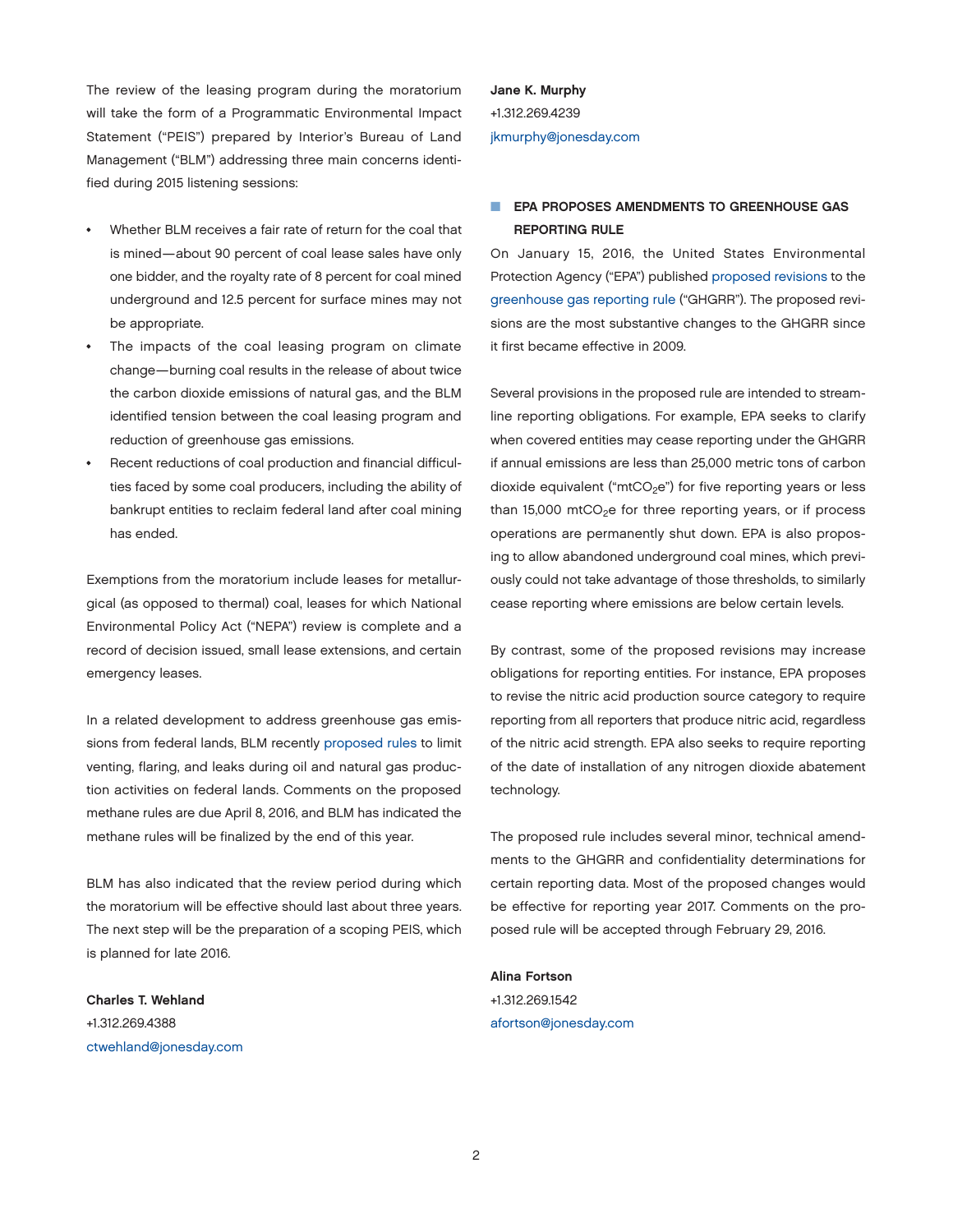<span id="page-2-0"></span>

# CLIMATE CHANGE ISSUES FOR MANAGEMENT Christine Morgan, Editor

## **U.S. BUSINESSES EVALUATE PARIS AGREEMENT THAT** CREATES FRAMEWORK FOR GLOBAL GREENHOUSE GAS EMISSIONS

As reported elsewhere in this edition of *The Climate Report*, on December 12, 2015, 195 countries, including the U.S., adopted the "Paris Agreement," which creates a framework for reducing global greenhouse gas emissions in an effort to address climate change. Among the Agreement's primary goals is to limit the increase of the global average temperature to below 2ºC over pre-industrial levels. [Paris Agreement Preamble](https://unfccc.int/resource/docs/2015/cop21/eng/l09r01.pdf), December 12, 2015, art. 2. The Parties also agreed to "pursue efforts" to limit the increase to only 1.5ºC above pre-industrial levels. *Id.* To accomplish these goals, each country will submit an Intended Nationally Determined Contribution ("INDC"), or emissions pledge, it intends to achieve. *Id.* art. 4.

Developed countries will strive toward absolute emissions reductions targets, while developing countries are encouraged to move to absolute targets over time. *Id.* Currently, 180 countries have already submitted INDCs. Since the current plans are not sufficient to keep the global temperature increase below the stated goal of 2ºC, the Agreement contains a ratcheting mechanism under which each country must review its INDC every five years, beginning in 2020, to determine if it can achieve more stringent reductions. *Id.*

The Agreement also calls for a transparency system. The system requires countries to supply, every two years, a national inventory of emissions and other information necessary to track progress in achieving their INDC. *Id.* art. 13. The specific reporting and monitoring measures have not yet been determined, but the mechanism provides for an independent and a public review of countries' reports.

Status of the Agreement and Issues Moving Forward. Among the Agreement's more notable features, particularly in the U.S., is that it contains mechanisms to help assess and monitor the emissions reductions of developing countries such as China

and India, which are among the world's largest sources of greenhouse gas emissions.

First, the ratcheting mechanism requires each country to review its INDC every five years to determine if it can achieve more stringent emissions reductions. The ratcheting mechanism was a point of contention because large developing countries did not want to be pressured into establishing more stringent emissions reductions. The U.S. supported the mechanism, and it was ultimately included in the final Agreement.

Second, the Agreement creates a transparency system under which countries' progress toward achieving emissions reductions can be monitored. Again, large developing countries like China and India opposed this provision, but it was ultimately included in the final Agreement.

The ratcheting mechanism and the transparency system thus help to alleviate, at least in theory, the concern that large developing countries will not do their fair share to achieve emissions reductions.

The Agreement leaves many questions regarding implementation, particularly in the U.S. For example, the U.S. submitted a target of reducing emissions by 26 to 28 percent below 2005 levels by 2025. Whether the U.S. can accomplish this will largely depend on the fate of the recently enacted Clean Power Plan ("CPP"). The CPP, which is aimed at reducing emissions from existing coal-fired power plants, is facing numerous legal challenges in the U.S. It is unclear how the U.S. will achieve its target emissions reductions if all or part of the CPP is struck down or modified. Further, there is widespread concern over the economic and technical feasibility of the measures that will be required for the U.S. to meet its target emissions rate.

On a more global scale, as mentioned above, the current INDCs are insufficient to meet the Agreement's goal of a 2ºC limit on temperature increase, meaning further commitments will need to be made. The Agreement also does not make it clear from where the funding required to support target emissions reductions, particularly in developing countries, will come.

Finally, because the Obama administration took the position that the Agreement is not a treaty, it has not been approved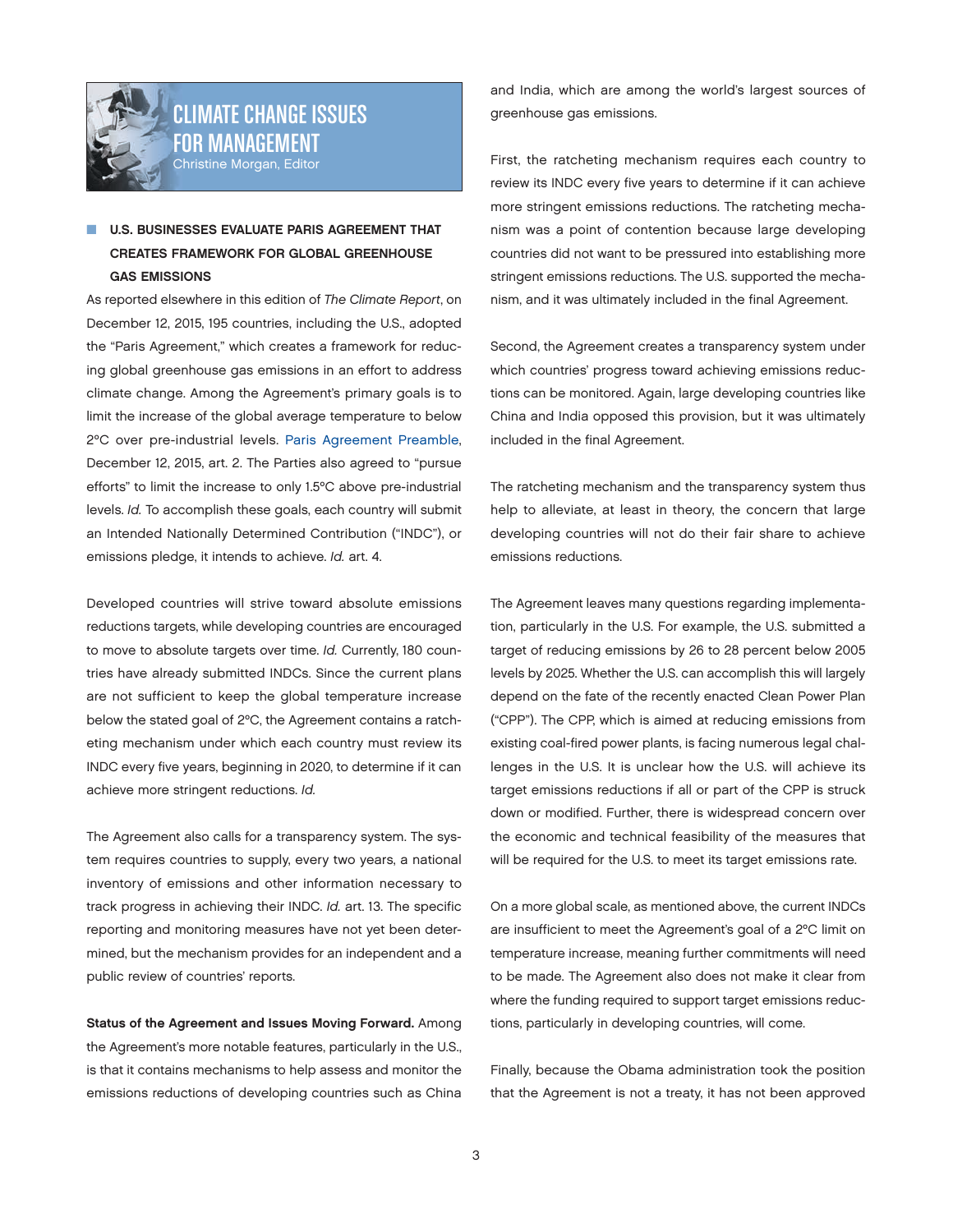by the U.S. Senate. Progress toward target emissions reductions will therefore depend on measures taken during the remainder of the administration's term. The next administration may decide to withdraw from, or simply not implement, the Agreement.

From a business perspective, in addition to the Paris Agreement, U.S. business interests are also watching a number of potential developments insofar as they relate to U.S. disclosure obligations. Recent regulatory and legislative developments are indicators of increased public interest in climate disclosures after the New York Attorney General's recent [investigations](http://www.nytimes.com/2015/11/06/science/exxon-mobil-under-investigation-in-new-york-over-climate-statements.html?_r=0) into company statements regarding climate change and the newly penned Paris Agreement.

During a January 28, 2016 conference at the Northwestern University Law School conference in Coronado, CA, Securities and Exchange Commission ("SEC") Chairman Mary Jo White stated that the SEC is considering requirements that would increase the frequency of public company disclosures about climate change. According to a January 28, 2016 subscription service report by Bloomberg BNA, the change in climate change disclosure requirements is a part of a larger effort by SEC to evaluate the state of disclosures. Furthermore, the Government Accountability Office released a report that [reviewed](http://www.gao.gov/products/GAO-16-211?utm_medium=email&utm_source=govdeliverySEC%20previously%20addressed%20disclosure%20requirements%20surrounding%20climate%20in%20two%20interpretive%20releases%20in%202010.%20%20https://www.sec.gov/rules/interp/interparchive/interparch2010.shtml) "(1) the types of climate-related supply chain risks companies are disclosing in their SEC filings and other channels through which companies may disclose climate-related supply chain risks; (2) how SEC considers climate-related supply chain risks when monitoring and enforcing compliance with disclosure requirements; and (3) what actions, if any, SEC has taken to identify climate-related supply chain risk information that investors may need." On Capitol Hill, Jack Reed (D-R.I.) introduced an [amendment](https://www.congress.gov/amendment/114th-congress/senate-amendment/2953) (S. Amdt. 2990 to S. Amdt. 2953) to a larger energy package, known as the Energy Policy Modernization Act (S. 2012), aimed at requiring SEC to update oil and gas industry guides and consider disclosure recommendations of the World Resources Institute. In the private sector, [investor groups](http://insideclimatenews.org/news/12012016/exxon-mobil-under-investigation-climate-change-science-shareholder-resolutions-investors) are asking public energy companies to disclose statements regarding climate change and activities to affect climate policy. Each of these developments marks efforts to increase the amount and substance of climate change disclosures for public companies.

Daniel P. Hido +1.412.394.9558 [dhido@jonesday.com](mailto:dhido@jonesday.com)

## Jennifer M. Hayes

+1.412.394.7994 [jhayes@jonesday.com](mailto:jhayes@jonesday.com)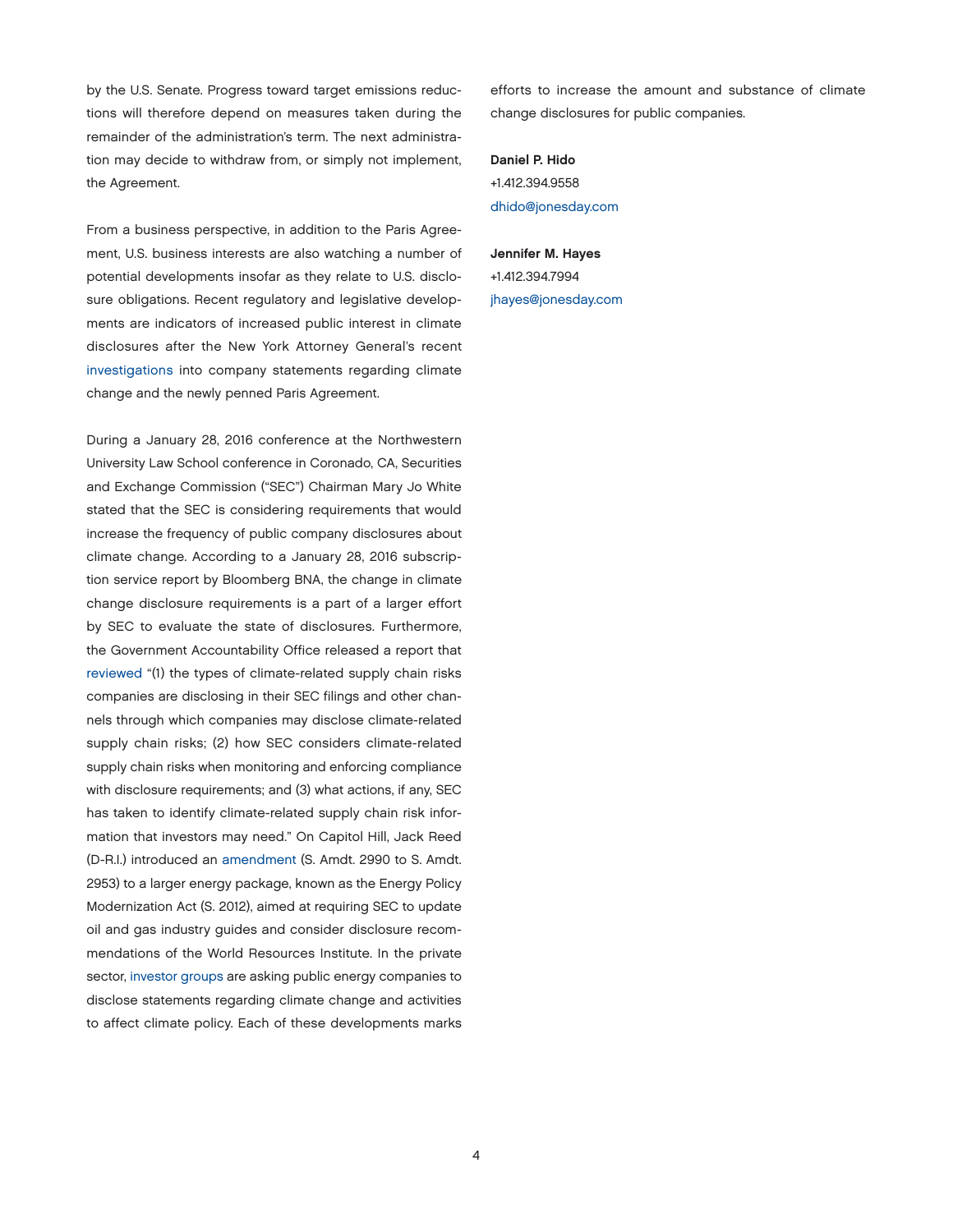<span id="page-4-0"></span>

## RENEWABLE ENERGY AND CARBON MARKETS Dickson Chin, Editor

#### TRENDS IN EARLY 2016 RENEWABLE POWER M&A

From their emergence in the market in the latter half of 2013 until early summer 2015, North American power yieldcos played a major role in the sustained growth of renewable power mergers and acquisitions activity. Complemented by renewable project development that was, in turn, spurred by the only recently salvaged expiration of production tax credits ("PTCs") and investment tax credits ("ITCs"), the yieldco participation—fueled both by sponsor drop-down activity and third-party acquisitions by yieldcos—brought significant buying power to the renewable power market.

That role was stymied somewhat beginning late in the second quarter of 2015 by a significant decline in value of many of the publicly traded yieldco vehicles, which negatively affected the access those yieldcos had to the currency that drove their acquisitions across the prior 24 months. As a consequence of an inability quickly to access relatively inexpensive sources of capital, yieldcos will likely go missing to a large extent as a primary driver of the renewable energy M&A market for much of 2016. That is not to suggest that the model itself lacks viability. In fact, the fundamentals of most yieldcos remain very sound insofar as they are the holders of high-quality, longterm, contracted power assets with creditworthy off-takers as counterparties. Rather, it poses the question of what players, if any, will step in to drive renewable power transactions for the foreseeable medium-term future.

Some of the slack created by the absence of yieldcos in the renewable project acquisition pipeline will likely be made up by a mix of utility companies, infrastructure funds, traditional private equity funds, and even direct investment by pension funds. The former—in an effort to digest the Clean Power Plan, meet existing and evolving state renewable portfolio standards, and navigate the volatile home solar market in many jurisdictions—could find themselves buyers and, subject to overcoming some hurdles presented by normalization, may be able to finance renewable asset acquisitions with tax equity and include those assets in rate base. Infrastructure investors

could also benefit from a yieldco retreat and may, with lower return thresholds than traditional private equity fund investors, discover themselves advantageously positioned to acquire high-quality contracted assets if the price is right. Similarly, as pension funds continue to increase their direct participation in the power asset class generally, they too may become buyers of renewable projects or portfolios.

Finally, the level of certainty and predictability brought about by the extension of the PTC until 2020 and the ITC indefinitely (albeit tapering down to 10 percent in 2022) should spur meaningful and sustained renewable power project development over the next four or more years, setting up what should be a robust renewable power M&A market for any and all potential participants. Who those participants will be in the short term, and how aggressively the market will heat up, remain to be seen.

#### Jerry Farano

+1.202.879.4691 [gfarano@jonesday.com](mailto:gfarano@jonesday.com)

Danielle Varnell +1.202.879.4696 [dvarnell@jonesday.com](mailto:dvarnell@jonesday.com)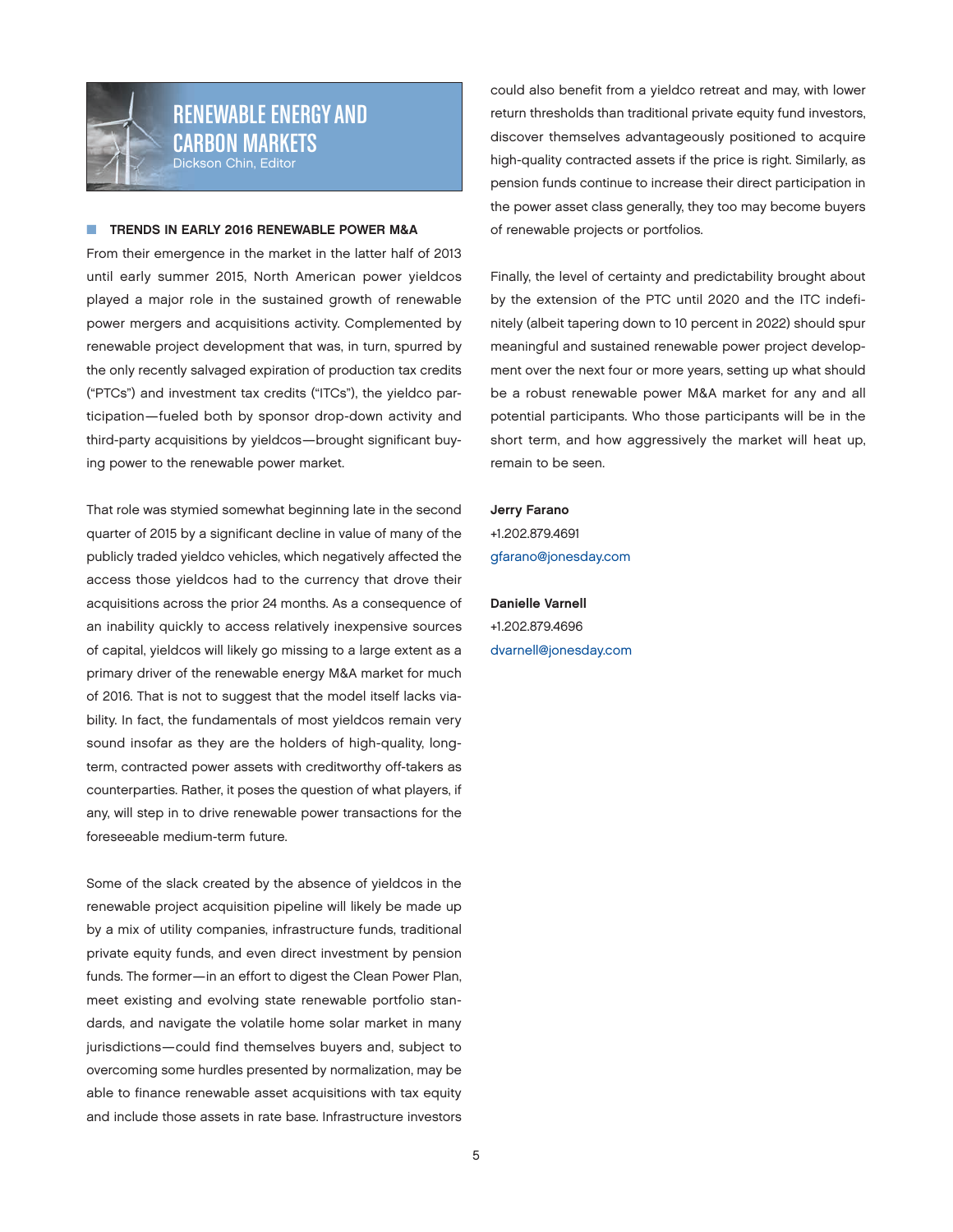## <span id="page-5-0"></span>LEGAL CHALLENGES TO U.S. EPA'S CLEAN POWER PLAN CONTINUE IN THE D.C. CIRCUIT AND U.S. SUPREME **COURT**

The legal battle over the Clean Power Plan ("CPP") continues to take shape, with many new developments occurring in the final months of 2015 and the first few weeks of 2016. When the U.S. EPA announced the final rule on August 3, 2015, it was immediately met by legal challenges from states and industry. However, as previously reported in *[The Climate Report](http://thewritestuff.jonesday.com/cv/dc643b5dcae8d2722a0b67d7d5f977e3e2ce0951/p=5380653)*, the United States Court of Appeals for the District of Columbia dismissed these challenges as premature, because the final rule had not yet been published in the Federal Register.

The CPP was finally published on October 23, 2015. *See* 80 Fed. Reg. 64966. Upon publication, dozens of states and industry groups again challenged the rule in the D.C. Circuit. *See West Virginia v. EPA*, No. 15-1363. At bottom, petitioners claim that EPA lacks authority under the Clean Air Act ("CAA") to issue the CPP. Before reaching the merits of that claim, however, the D.C. Circuit first addressed several procedural motions. One of those motions worked its way to the U.S. Supreme Court, leading to a dramatic result.

Petitioners Seek Stay of the Rule. Petitioners asked the D.C. Circuit to stay the CPP pending judicial review. Petitioners asserted that a stay was necessary because states, businesses, and local communities must immediately take steps to meet deadlines imposed by the CPP, including submission of a State Implementation Plan ("SIP") by September 2016.

Petitioners further contended that businesses and local communities would be irreparably harmed if the rule was not stayed. For example, according to petitioners, because the CPP focuses on moving from coal-fired to natural-gas-fired power plants, existing coal-fired plants, as well as associated businesses such as mines, railways, and equipment manufacturers, would be forced to shut down. Petitioners also claimed that the CPP would harm the reliability of electric grids and cause electricity prices to rise, thereby irreparably harming the

general public. Lastly, petitioners asserted that they were likely to prevail on the merits because EPA lacked the legal authority to issue the rule.

EPA responded that the rule is legal and that petitioners would not suffer any irreparable harm if the rule remains in place pending judicial review. EPA noted that states have up to three years to submit their final SIPs if they receive an extension, and that the rule does not require any changes to be made until 2022, with additional phasing-in through 2030. EPA also disputed petitioners' assertions of irreparable harm in the energy industry, claiming that the rule simply builds upon preexisting industry trends.

In reply, petitioners countered that the far-off deadlines and phasing-in nature of the rule means that EPA cannot demonstrate any public harm if the rule is stayed.

On January 21, 2016, the D.C. Circuit denied petitioners' motions to stay the CPP, holding that petitioners failed to satisfy "the stringent requirements for a stay pending court review." Undeterred, on January 26, 2016, petitioners asked the Supreme Court to stay the CPP, reiterating in their application to the Supreme Court that a stay is necessary to prevent irreparable harm to states and industry while the CPP is being litigated, and further emphasizing that EPA lacks CAA authority to issue the rule. EPA, again, countered that the agency has the authority to issue the rule and that petitioners would not suffer irreparable harm, especially because the D.C. Circuit has now agreed to expedite its hearing of the underlying case.

On February 9, 2016, the Supreme Court voted 5–4 to stay the CPP. The one-page Order does not provide the reasoning for the Court's decision. The Order also stays the rule pending disposition of petitions for review in the Supreme Court, if sought. The Supreme Court's ruling may prefigure how it will rule on the merits if the case does end up in the Court, which now seems likely.

Challengers Seek Expedited Judicial Review and Bifurcated Briefing. In addition to seeking a stay, petitioners have asked the D.C. Circuit to expedite the briefing schedule and hold oral arguments on their challenges in the spring of 2016. Just as they argued in support of a stay, petitioners contended that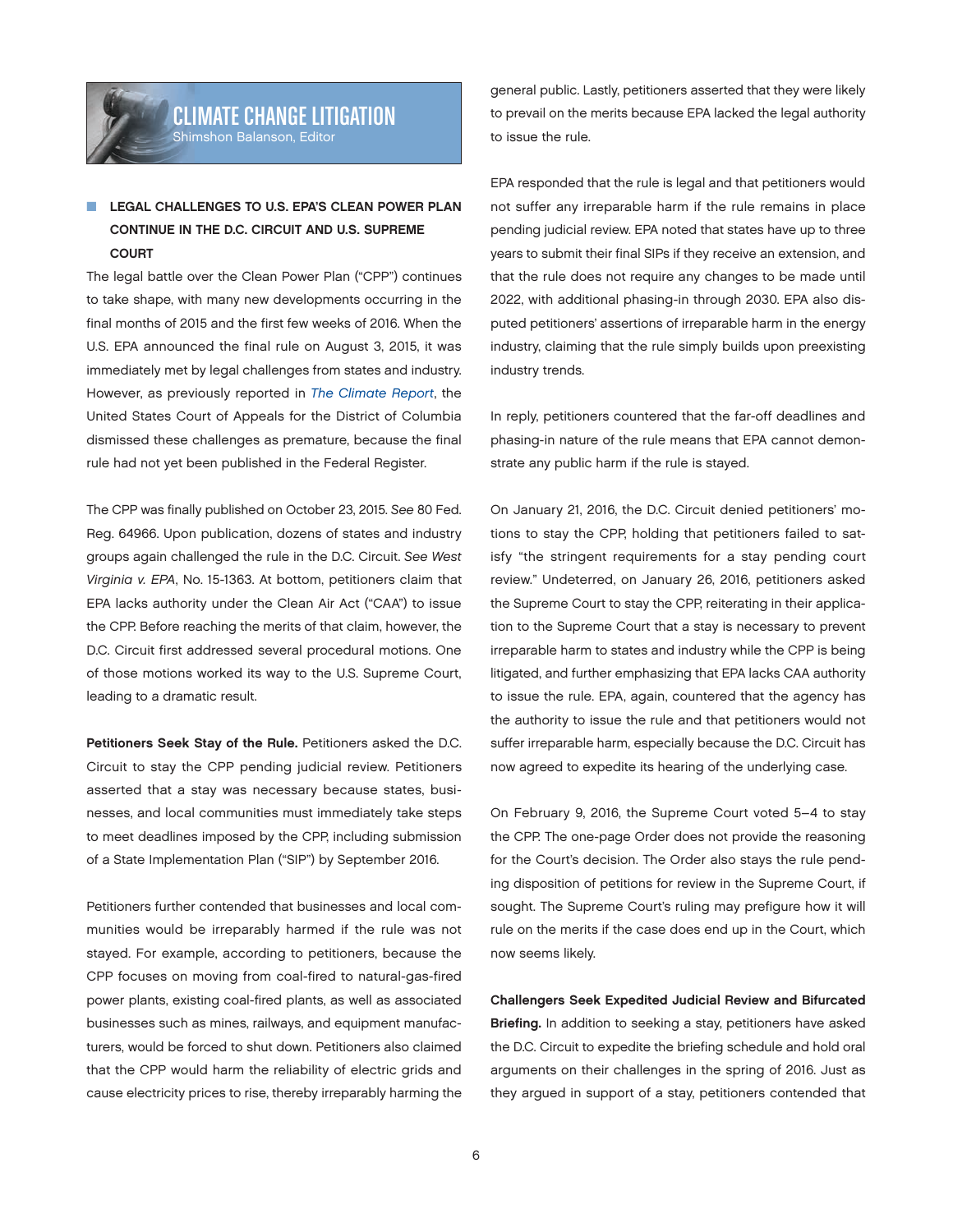expedited review was necessary because the CPP's deadlines require states and industry to take immediate measures to begin implementing the rule, which will cause irreparable harm.

Petitioners also asked the D.C. Circuit to create two separate briefing schedules: one related to EPA's legal authority to issue the rule and a second on state and implementation-related programmatic issues. Petitioners argued that these issues are so complex that they warrant separate briefing.

In opposing bifurcation, EPA disputed that the issues involved are so complex as to require bifurcated briefing and also argued that petitioners had failed to articulate a sound basis for separating the issues. EPA further asserted that bifurcated briefing would ultimately delay resolution of the issues by creating potentially duplicative rounds of briefing and oral argument. Lastly, EPA argued that the bifurcation and scheduling motions ignored the fact that the D.C. Circuit had yet to rule on petitioners' motions to stay the rule pending appeal. EPA contended that the court's decision on a stay would have an impact on the merits briefing of the case, and therefore the motions for expedited review and bifurcated briefing were premature.

On January 21, 2016, the D.C. Circuit granted petitioners' motion for expedited judicial review. Regarding the bifurcated briefing issue, the court ordered the parties to submit a proposed briefing format, reminding the parties that "the court looks with extreme disfavor on repetitious submissions." Oral argument on the challenges to the CPP will be held on June 2, 2016.

States and Cities Join EPA in Defense of the CPP. Although publication of the CPP triggered a wave of challenges from states and industry, a coalition of 18 states, six cities, and one county, led by New York Attorney General Eric Schneiderman, intervened in the consolidated challenges for the purpose of defending the rule. Attorney General Schneiderman pointed to the fact that New York had reduced greenhouse gas emissions by 45 percent between 2005 and 2014 as evidence that the CPP's requirement that existing plants reduce emissions by 32 percent by 2030 is feasible.

In support of intervention, the coalition cited the negative effects that climate change has on industry and their citizens. Iowa, for example, asserted that climate change negatively affects the state's agricultural industry. Virginia, for its part, pointed to rising sea levels that threaten the Hampton Roads metropolitan area, as well as Naval Station Norfolk, the largest naval base in the world, and other military bases in the state.

#### Daniel P. Hido

+1.412.394.9558 [dhido@jonesday.com](mailto:dhido@jonesday.com)

## **N TENTH CIRCUIT REJECTS CHALLENGE TO COLORADO'S** RENEWABLE ENERGY STANDARDS; SUPREME COURT DENIES CERT

On December 7, 2015, the U.S. Supreme Court denied a petition for writ of certiorari in *Energy & Environment Legal Institute v. Epel*, No. 15-471, which sought to overturn the United States Court of Appeals for the Tenth Circuit's July 13, 2015 opinion, 793 F.3d 1160, affirming a federal district court's judgment upholding Colorado's Renewable Energy Standards.

Petitioners challenged the constitutionality of a Colorado statute and related regulations (the "Renewable Energy Standards") requiring "qualified retail utilities" to "generate, or cause to be generated," electricity from Colorado-approved renewable sources in specified minimum amounts. Specifically, the Renewable Energy Standards require 30 percent of electricity supplied by investor-owned utilities to be obtained from Colorado-approved renewable sources by 2020.

Petitioners argued that the Renewable Energy Standards eliminate competition with other states by requiring a specified amount of electricity to come from renewable sources and then limiting what qualifies as a renewable source. One example of in-state favoritism cited by petitioners is that the Renewable Energy Standards do not consider ocean thermal and ocean wave electricity generation—methods that cannot themselves be generated within Colorado's borders—as approved renewable sources, even though other states, such as California, do. Petitioners argued the Renewable Energy Standards thereby favor Colorado over other states by approving methods of electricity generation that can be generated within Colorado.

While petitioners argued in their petition for writ of certiorari that Colorado's Renewable Energy Standards violate the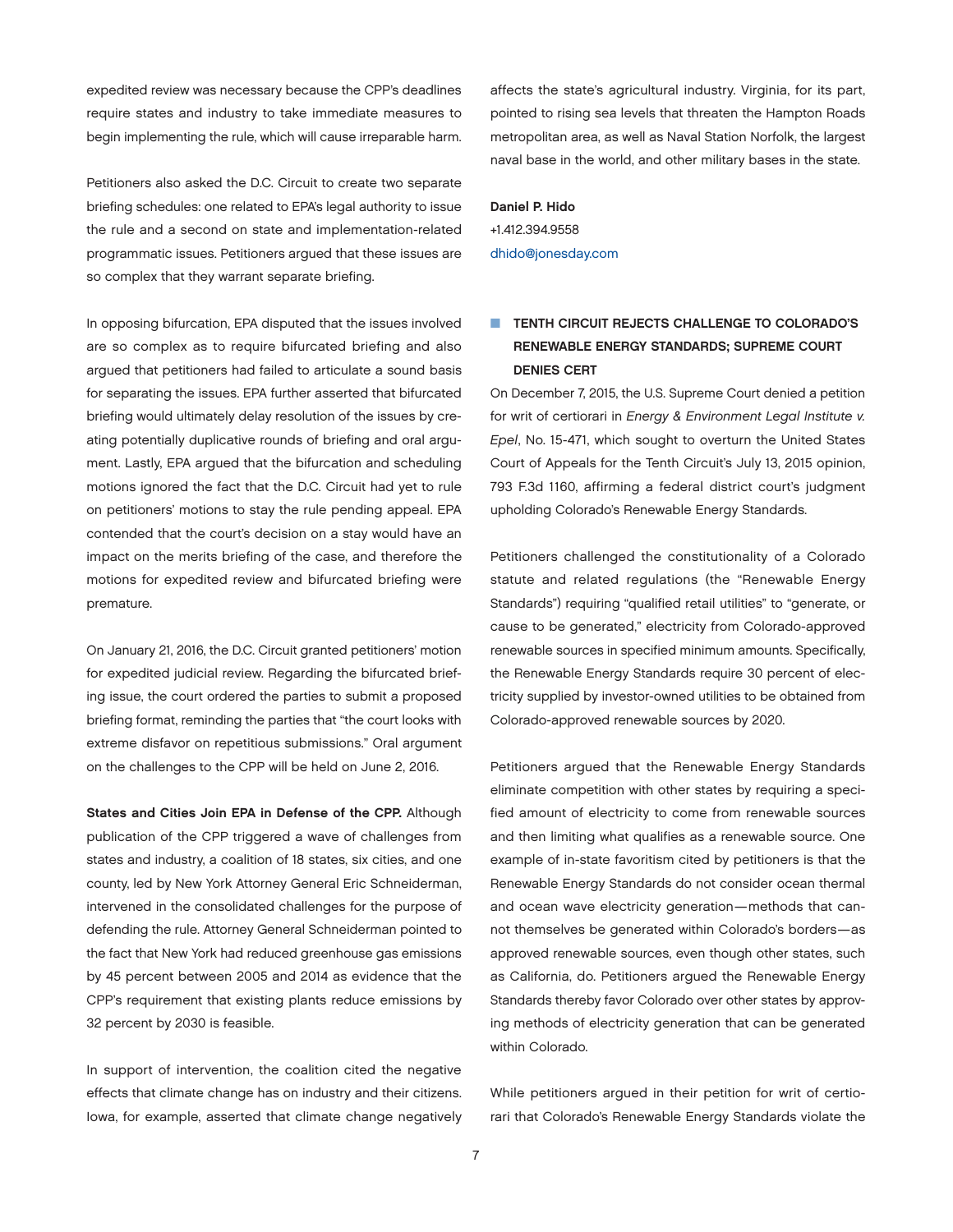<span id="page-7-0"></span>Commerce Clause, Full Faith and Credit Clause, and Due Process Clauses, the only issue before the Tenth Circuit was whether the Renewable Energy Standards violate the dormant Commerce Clause under the line of cases stemming from *Baldwin v. G.A.F. Seelig, Inc.*, 294 U.S. 511 (1935). The Tenth Circuit found that there were only three cases total in this line: *Baldwin*; *Brown-Forman Distillers Corp. v. New York State Liquor Authority*, 476 U.S. 573 (1986); and *Healy v. Beer Institute, Inc.*, 491 U.S. 324 (1989). The court explained that the common thread among these cases is that they involved "(1) a price control or price affirmation regulation, (2) linking in-state prices to those charged elsewhere, with (3) the effect of raising costs for out-of-state consumers or rival businesses." The Tenth Circuit held that Colorado's statute did not fall within the bounds of these cases because "it isn't a price control statute, it doesn't link prices paid in Colorado with those paid out of state, and it does not discriminate against out-of-staters." It further noted that the Renewable Energy Standards equally hurt in-state and out-of-state fossil fuel producers that provide energy to the grid, while equally helping in-state and out-ofstate renewable energy producers.

Although the Tenth Circuit upheld Colorado's Renewable Energy Standards under the *Baldwin* line of cases—a decision that will not be reviewed by the Supreme Court—it left the door open to a challenge under other lines of dormant Commerce Clause cases, namely *Pike v. Bruce Church, Inc.*, 397 U.S. 137 (1970) ("allowing judges to strike down state laws burdening interstate commerce when they find insufficient offsetting local benefits"), and *City of Philadelphia v. New Jersey*, 437 U.S. 617 (1978) ("appl[ying] to state laws that 'clearly discriminate' against out-of-staters").

Jane B. Story +1.412.394.7294 [jbstory@jonesday.com](mailto:jbstory@jonesday.com)



## WHAT THE PARIS CLIMATE AGREEMENT MEANS FOR RENEWABLE ENERGY

The Paris Agreement, reached on December 12, 2015 after the two-week negotiations in France during the course of the 21st Conference of the Parties ("COP21") to the United Nations Framework Convention on Climate Change ("UNFCCC"), says very little about renewable energy but means a lot to these activities.

In fact, the only reference to renewable energy appears in the recitals of the Decision, the first part of the text agreed upon on December 12, 2015 and to which the Agreement is annexed. There, the Conference of the Parties acknowledges "the need to promote universal access to sustainable energy in developing countries, in particular in Africa, through the enhanced deployment of renewable energy."

While this is the only direct reference to renewable energy, the Paris Agreement is expected to have a very significant impact on the energy market and its development, considering the goals set out by the Parties: limiting the increase of the global average temperature to "well below" 2°C over preindustrial levels (and if possible to 1.5°C above pre-industrial levels), reaching peak greenhouse gas emissions as soon as possible, and achieving "net zero" greenhouse gas emissions in the second half of this century.

Limiting greenhouse gas emissions will require a low-carbon transition, including a massive shift toward renewable energies, as well as energy-efficient and climate-resilient systems. Financing the development of these systems will be organized through public and private funding. In particular, the Paris Agreement calls for a fund of US\$100 billion per year, by 2020, to help developing countries achieve their goals. Part of this significant effort, which is yet to be organized and funded, will most certainly go toward the financing of renewable energy projects.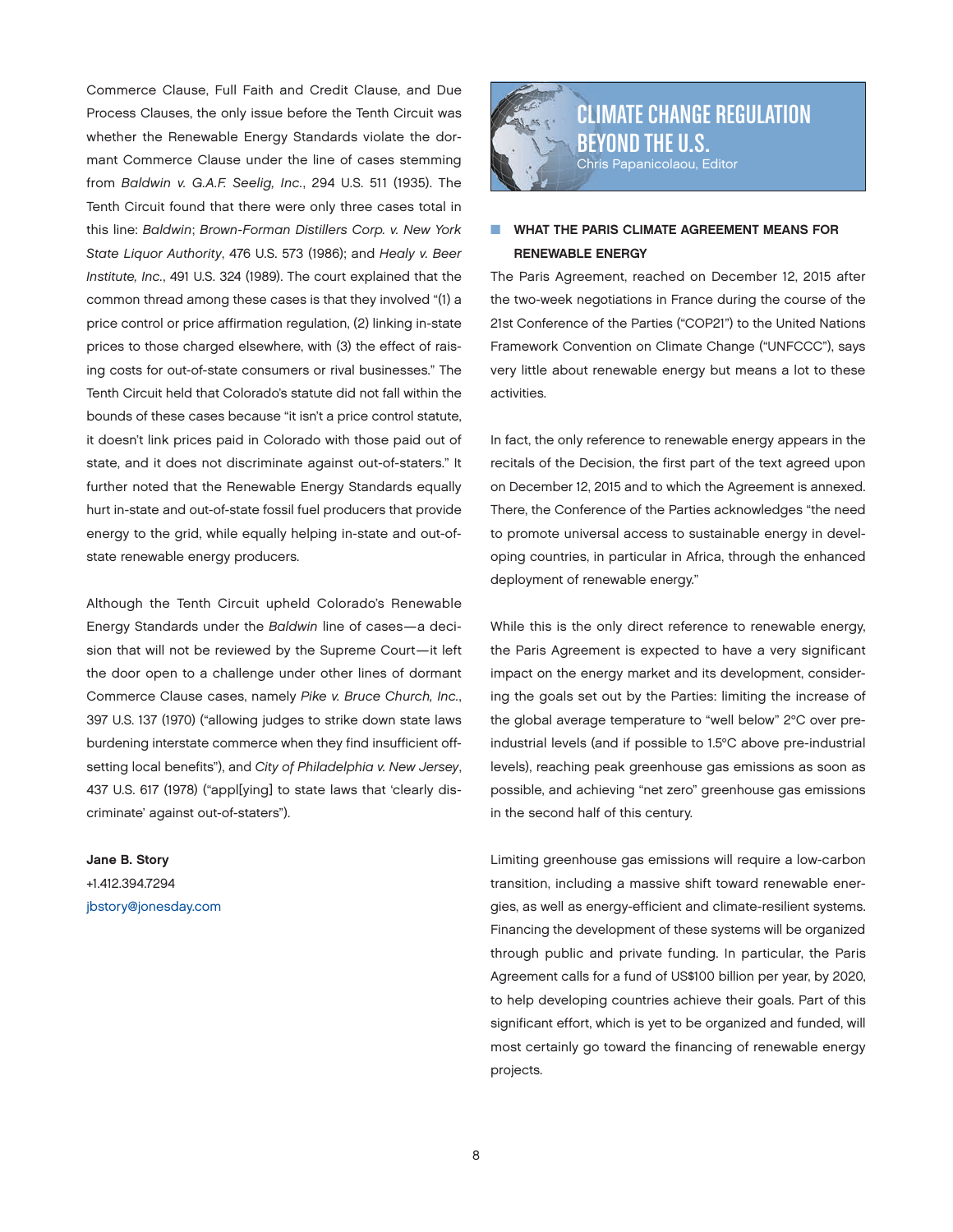The focus is on the development of systems and projects in developing countries. The main reasons for such choice is that some parts of the world, for instance Africa or small island states, are heavily affected by climate change, although they do not contribute much to anthropogenic emissions. Also, the goal of the Paris Agreement is to promote development, in a sustainable way, in countries that are still "developing." As a consequence, the interpretation and implementation of the Paris Agreement is expected to foster renewable energy projects, particularly in developing countries.

The momentum created by the Paris Agreement is also expected to stimulate the implementation of existing plans or regulations, such as the U.S. Clean Power Plan or the EU Renewable Energy Directive, and to encourage the adoption of new legislation.

Armelle Sandrin-Deforge +33.1.56.59.39.47 [asandrindeforge@jonesday.com](mailto:asandrindeforge@jonesday.com)

Marion Cantegrel +33.1.56.59.38.16 [mcantegrel@jonesday.com](mailto:mcantegrel@jonesday.com)

## **N WHAT THE PARIS CLIMATE AGREEMENT MEANS FOR** CARBON PRICING

Since the adoption of the United Nations Framework Convention on Climate Change's ("UNFCCC") Kyoto Protocol in 1997, a number of emissions trading markets have been created, including the self-imposed, rather stringent European emissions trading system ("EU ETS"), as well as a number of voluntary markets and exchange of carbon units or Kyoto credits. In addition, some nations or regions have adopted a carbon taxation scheme, thus giving a monetary value to carbon emissions. However, none of these systems is global, so far, and fragmented markets may not be as efficient as the potential, future worldwide carbon pricing system in order to disincentive emissions.

One of the uncertain outcomes of COP 21, which took place in Paris last December, was whether an agreement would be reached, or a framework proposed, to price carbon dioxide emissions.

On December 12, 2015, COP 21 adopted the Paris Agreement together with a decision in which all 195 Parties recognized "the important role of providing incentives for emissions reduction activities, including tolls such as domestic policies and carbon pricing" (§137 of the Decision). This statement is the only direct reference to carbon pricing in the Paris Agreement and appears in the Decision, acting as preamble to the Agreement. It is considered, at this stage, to be nonbinding, compared to the provisions of the Agreement itself.

Furthermore, the Paris Agreement allows the use of "internationally transferred mitigation outcomes to achieve nationally determined contributions" (Art. 6 §3 of the Agreement), on a voluntary basis. Such provision paves the way for countries seeking to buy or sell carbon credits as a way to offset greenhouse gas emissions. While such provision recognizes the existence of current emissions trading systems, it should also help the implementation of a renewed international carbon market, through mutual recognition of existing schemes or the creation of links between regional trading systems.

Additionally, Article 6 §4 of the Paris Agreement refers to a mechanism to contribute to the mitigation of greenhouse gas emissions, under the authority of the Conference of the Parties. Such mechanism, the details of which are yet to be defined, is expected to take over after 2020, potentially in a manner that differs from the existing Clean Development Mechanism under the Kyoto Protocol. In any case, this provision also calls for emissions trading, and thus carbon emissions pricing, though on a voluntary basis.

The addition of such language in the Paris Agreement is therefore one step closer to a global, harmonized carbon pricing system.

Armelle Sandrin-Deforge +33.1.56.59.39.47 [asandrindeforge@jonesday.com](mailto:asandrindeforge@jonesday.com)

Marion Cantegrel +33.1.56.59.38.16 [mcantegrel@jonesday.com](mailto:mcantegrel@jonesday.com)